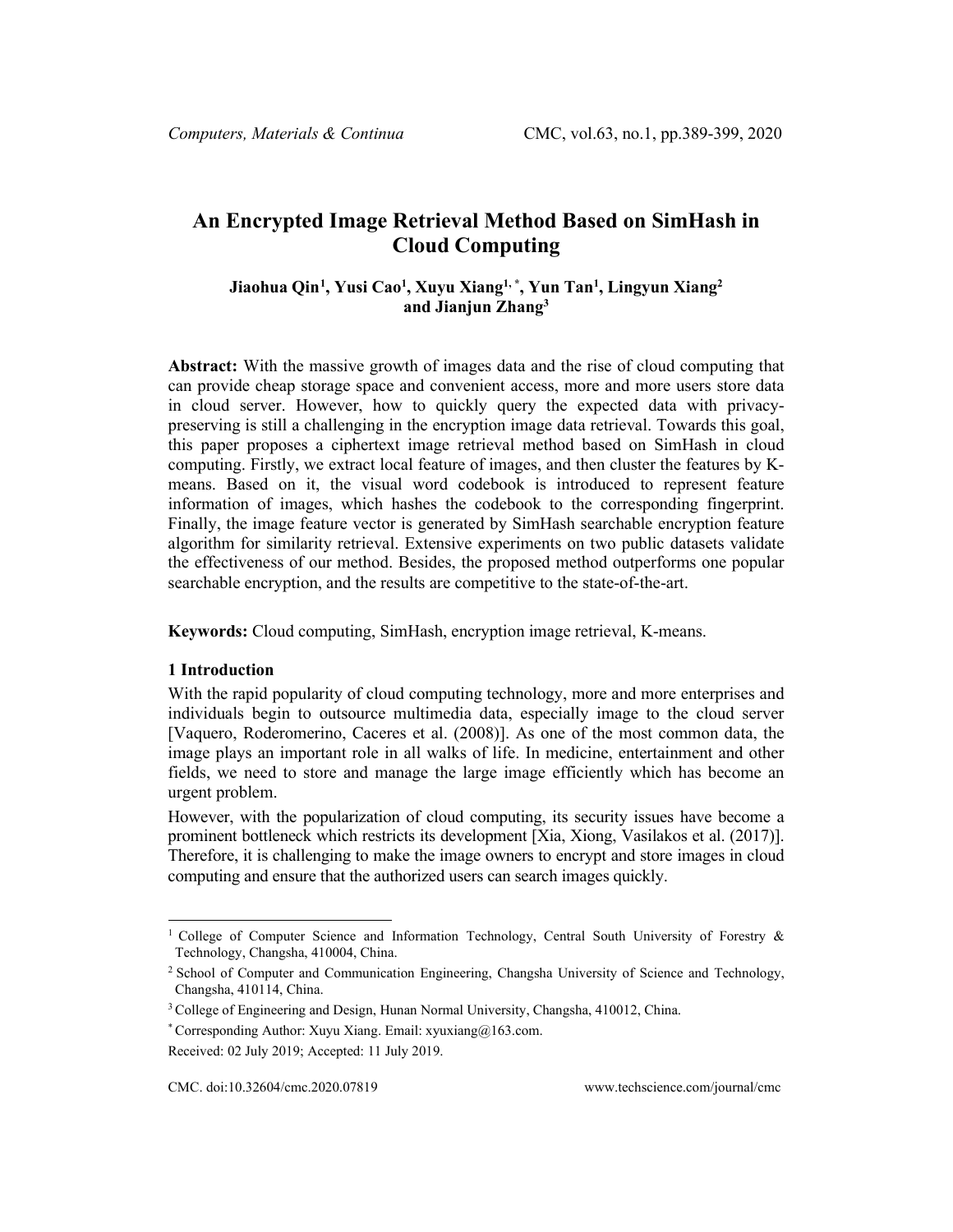The existing Searchable Encryption Scheme (SSE) enables image owners to store encryption data in cloud servers and support data search in ciphertext domains [Zhang, Liu, Dunder et al. (2015)]. Recently, many researchers have done a lot of research on encrypted image retrieval methods. Bellafqira et al. [Bellafqira, Coatrieux, Bouslimi et al. (2015); Bellafqira, Coatrieux, Bouslimi et al. (2016)] proposed two feature extraction methods of privacy-preserving in homomorphic encryption. However, the extracted features can't be used for image similarity retrieval. Hsu et al. [Hsu, Lu and Pei (2012)] proposed a homomorphic encryption-based privacy-preserving SIFT (PPSIFT) approach to settle the privacy-preserving problem encountered in a cloud computing. SIFT is generated in the encryption domain by homomorphic encryption and plaintext multiplication. Although the algorithm based on homomorphic encryption has high security, it takes a long time and increases the user's computation. Liu et al. [Liu, Wang, Zhang et al. (2017)] proposed a global and local structure retention framework for feature selection to obtain the best feature. Ma et al. [Ma, Qin, Xiang et al. (2019)] proposed an improved median filtering algorithm based on divide and conquer with good denoising, while the filtering efficiency is low. Ferreira et al. [Ferreira, Rodrigues, Lei et al. (2014)] proposed a secure image encryption algorithm for image retrieval, and processed image color information and texture information respectively. This scheme encrypts the texture information by a random encryption algorithm, and uses the deterministic encryption to protect the color information. The authors use color histograms as image features for image retrieval. Ferreira's scheme greatly reduces the computing burden on users. However, the color histogram does not include the texture information of the image. Liu et al. [Liu, Shen, Xia et al. (2017)] encrypted the image by difference matrix calculation, difference value replacement and difference position scrambling, and proposed an image retrieval scheme based on difference histogram to improve the retrieval accuracy.

In the above method, the image owner outsourcing the encrypted image to cloud server that can provide CBIR services.

Lu et al. [Lu, Swaminathan, Varna et al. (2009)] first proposed a ciphertext image retrieval scheme in 2009. The scheme extracts local features from the image datasets, which uses the clustering method to generate a visual word. Xia et al. [Xia, Zhu, Sun et al. (2018)] proposed a proprietary CBIR scheme based on local features and earth mobile distance (EMD). Linear transformation is used to protect sensitive information in EMD computation. In 2017, Xia et al. [Xia, Xiong, Vasilakos et al. (2017)] proposed the image with two MPEG descriptors and protected the image features through the secure k-nearest neighbor (KNN) algorithm. The proposed scheme uses the local sensitive hash to improve search efficiency. Li et al. [Li, Qin, Xiang et al. (2018)] proposed a Harris image matching method combining adaptive threshold and random sample consensus (RANSAC) for explosive image feature extraction, which improved the matching accuracy and saved the retrieval time. Shen et al. [Shen, Cheng, Zhu et al. (2018)] proposed a content-based multi-source encrypted image retrieval scheme. Xiang et al. [Xiang, Shen, Qin et al. (2019)] proposed the discrete multi-view hash to integrate multiple views and reduce the distortion errors in the quantization stage. But the retrieval precision applied to large-scale image is low. In 2019, Qin et al. [Qin, Li, Xiang et al. (2019)] improved Harris algorithm with LSH to build indexes to achieve encrypted retrieval. All the above-mentioned are representative outsourcing CBIR schemes.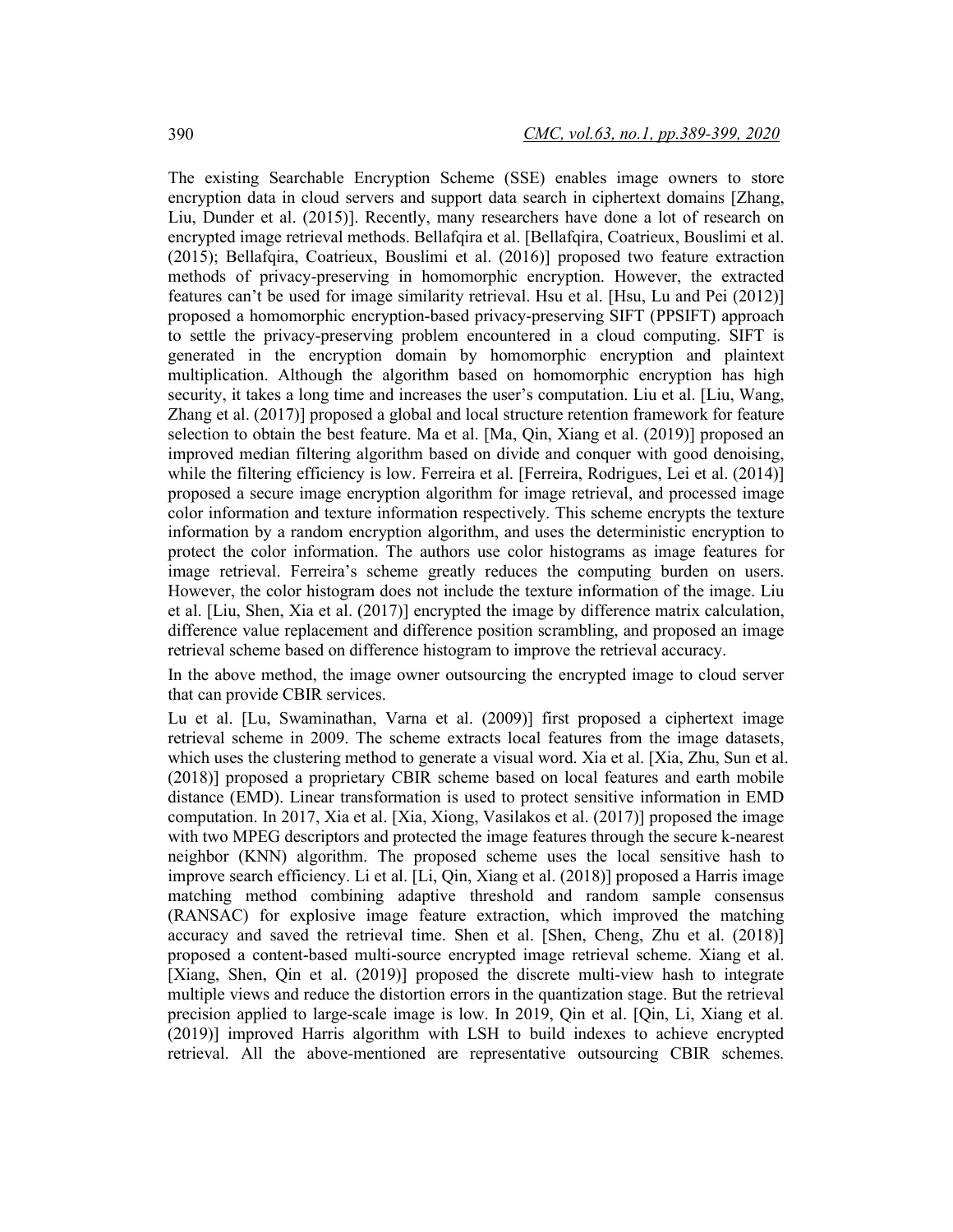However, these methods have common weaknesses: large data size, complex computational overhead, namely, image feature extraction and index construction are extremely time-consuming. In this paper, we propose a SimHash encryption image retrieval scheme with high retrieval accuracy and low storage overhead.

## **2 Related work**

- (1) Bag-of-words model (BOW): In CBIR, BOW model is used to describe the local descriptors of the area around the key points detected in the image. The 128 dimensional SIFT local feature descriptors have been proved to be a good feature to represent the key information of the image. However, if the SIFT local feature descriptors of the whole image are extracted, a lot of information will be generated. It becomes time-consuming when the query image searches for datasets. Therefore, the number of descriptors can be significantly reduced by quantifying local descriptors into "visual words". By this manner, each image can be regarded as a long and sparse vector of words.
- (2) SimHash: SimHash is a "locally sensitive" hash method used to detect approximately duplicate documents [Buyrukbilen and Bakiras (2014)]. First, each document content corresponds to a signature S with a length of *f* initialized to 0, and the vector *V* with a dimension of *f* initialized to 0. Secondly, the document content is segmented by word segmentation datasets, and the redundant information is filtered out to transform the document content into a set of Feature words. The Weight of feature words is the frequency of the feature words appearing in the document. The Hash function is then used to map all the features to a signed Hash of length *f*, and each Hash bit is traversed. If the *i*-th bit of Hash is  $1, 1 \le i \le f$ , the *i*-th bit of *V* is added to the weight of the feature, otherwise minus. Finally, *V* is traversed. If the *i*-th bit of  $V > 0$ , then *i*-th bit of Sign is 1; otherwise, it is 0. The resulting signature Sign is the SimHash signature for the document content.

#### **3 Encryption image retrieval method based on SimHash**

In the cloud computing, image retrieval based on SimHash is consisted of the data owner, query user and cloud server. The overall framework of the system is explained as follow.

#### *3.1 System model*

In Fig. 1, the system model overview of the proposed framework. The data owner should store the image set  $M = \{m_1, m_2, \dots, m_N\}$  to the cloud server. In order to ensure the security of these data, encryption algorithm should be used to encrypt the image set M into ciphertext form before uploading. To enable query users to realize ciphertext retrieval, features extracted from image set M need to be clustered to generate visual word set  $V = \{v_1, v_2, \dots, v_k\}$ . Secondly, the key word fingerprint generation algorithm based on SimHash was used to generate the visual word fingerprint of each visual word  $v_i \in V$ , and then index *I* was constructed through the fingerprint. Finally, the encrypted image set and index *I* were jointly uploaded to cloud server.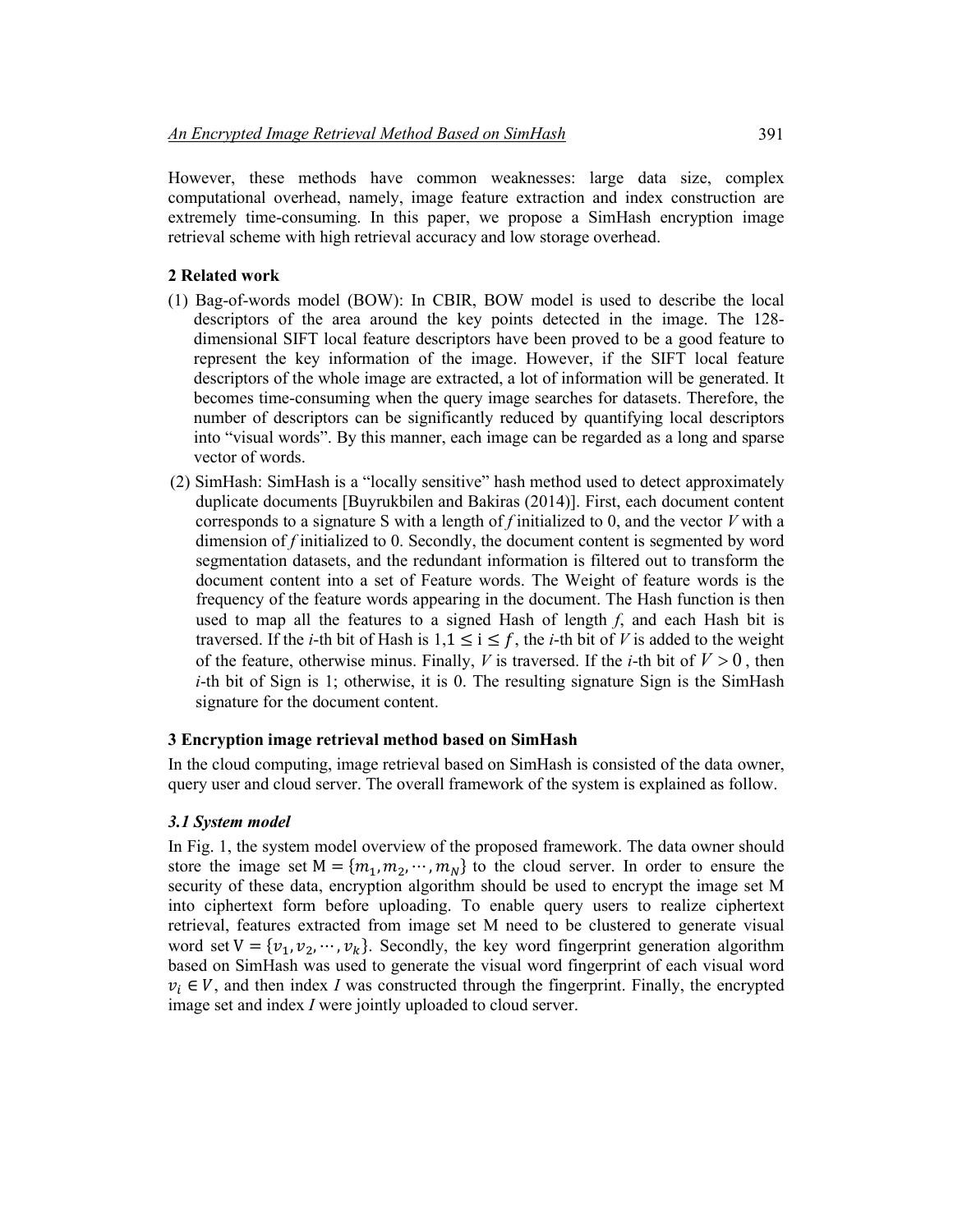

**Figure 1:** System model

Query users are authorized users to access the image datasets. Query users hope to efficiently search similar images to the query images by using the CBIR service in cloud server. To ensure the security of query image, the image trapdoor should be built before uploading to the cloud server. In our method, query users use the authorization key to extract the features of the query image and the trapdoor construction, then uploads the trapdoor to cloud server.

Cloud server needs to extract the features of query images, construct query trapdoor Q, similarity search and sort the results. The cloud server returns the most relevant top-k ciphertext images. Finally, the authorized query user decrypts the ciphertext image by the key.

#### *3.2 Overview of the method*



**Figure 2:** Pipeline of the proposed method

The search method based on SimHash is shown in Fig. 2. The main process of each algorithm is given here will be explained in detail:

- (1) KenGen  $(I^{\wedge}k) \rightarrow K$  is the key generation algorithm. The algorithm inputs the security parameter *k* and returns the key groups *K*.
- (2) Index  $(M) \rightarrow I$  is the feature encryption algorithm, which inputs key set K and image datasets M and outputs secure and searchable encryption features. In our method, the searchable feature encryption algorithm based on SimHash is proposed to search the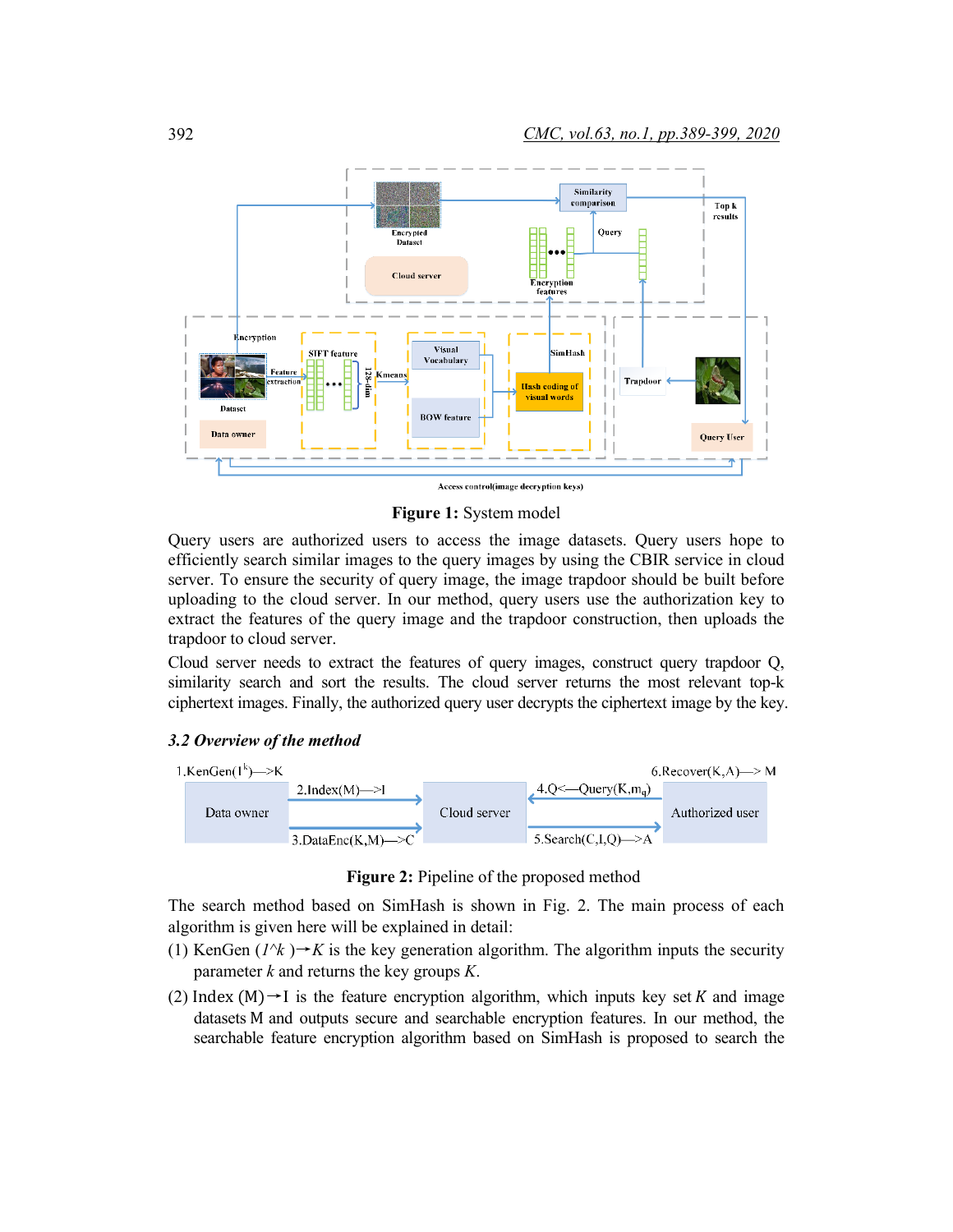ciphertext image while privacy-preserving of the images. The algorithm includes feature extraction, codebook construction, searchable feature encryption, and other processes.

- (3)DataEnc  $(K, M) \rightarrow C$  is the image dataset encryption algorithm, which inputs the secret key *K* and image dataset M, and outputs the encryption image datasets *C*. The data owner uses the key *K* to encrypt the image datasets M and obtains the encryption image datasets *C*. The data owner sends the *C*, encryption signature datasets and secure searchable index to cloud service. The authorized query user searched similar encryption images from cloud server. To accomplish this, the data owner needs to authorize the key *K* to the query user.
- (4)  $Q \leftarrow$  Query  $(K, m_q)$  is the search generation algorithm, which inputs the key set *K*, query image  $m_q$ , and outputs the transformed security search request.
- (5) Search  $(C, I, Q) \rightarrow A$  is the search algorithm, which inputs encryption image datasets *C*, security search index *I*, query request *Q*, outputs encryption image results set A. After receiving the search trapdoor *Q* sent by the authorized query user, the cloud service can calculate the hamming distance between trapdoor Q and index *I*. By the sorting of hamming distance, top-k encryption images are returned to the query user.
- (6) Recover  $(K, A) \rightarrow M$  is the decryption algorithm, the algorithm inputs the key groups *K*, encryption image results set A, then outputs image result set M.

#### *3.3 Encryption image retrieval algorithm based on SimHash*

As can be seen from Fig. 1, the encryption image retrieval based on SimHash includes features extraction, visual words and codebook generation, visual word hash encoding, index construction of these steps, which are described as follows.

## *3.3.1 Feature extraction*

SIFT is an effective image feature extraction method, which has strong robustness to image brightness change, deformation, scaling, rotation, and affine transformation. Based on these advantages, this paper extracts SIFT features for experiments.

## *3.3.2 Visual word and codebook generation*

To facilitate image search of the SimHash, this section extracts visual words and codes to describe images through clustering SIFT features by *k*-means. The details are as follows:

- (1) Partial image  $T = \{t_1, t_2, \dots, t_n\}$  is selected from the image datasets  $M =$  ${m_1, m_2, \dots, m_N}$  as the training set, where *N* is the number of image datasets, *n* is the number of the training set,  $n \leq N$ .
- (2) SIFT features  $F = \{f_1, f_2, \dots, f_z\}$  of all images in training set T are extracted, where z is the number of SIFT features.
- (3) Visual dictionary  $V = \{v_1, v_2, \dots, v_q\}$  is derived from *K*-mean clustering SIFT feature, where *q* is the number of visual words,  $v_i \in R^d$  is the column vector of *d* dimension,  $1 \le i \le q$ . The visual dictionary is generated as shown in Algorithm 1.
- (4) Calculate the distance from SIFT feature to the visual words *q*, and map it to the visual words (the word frequency of the visual word increases by 1). Thus, the image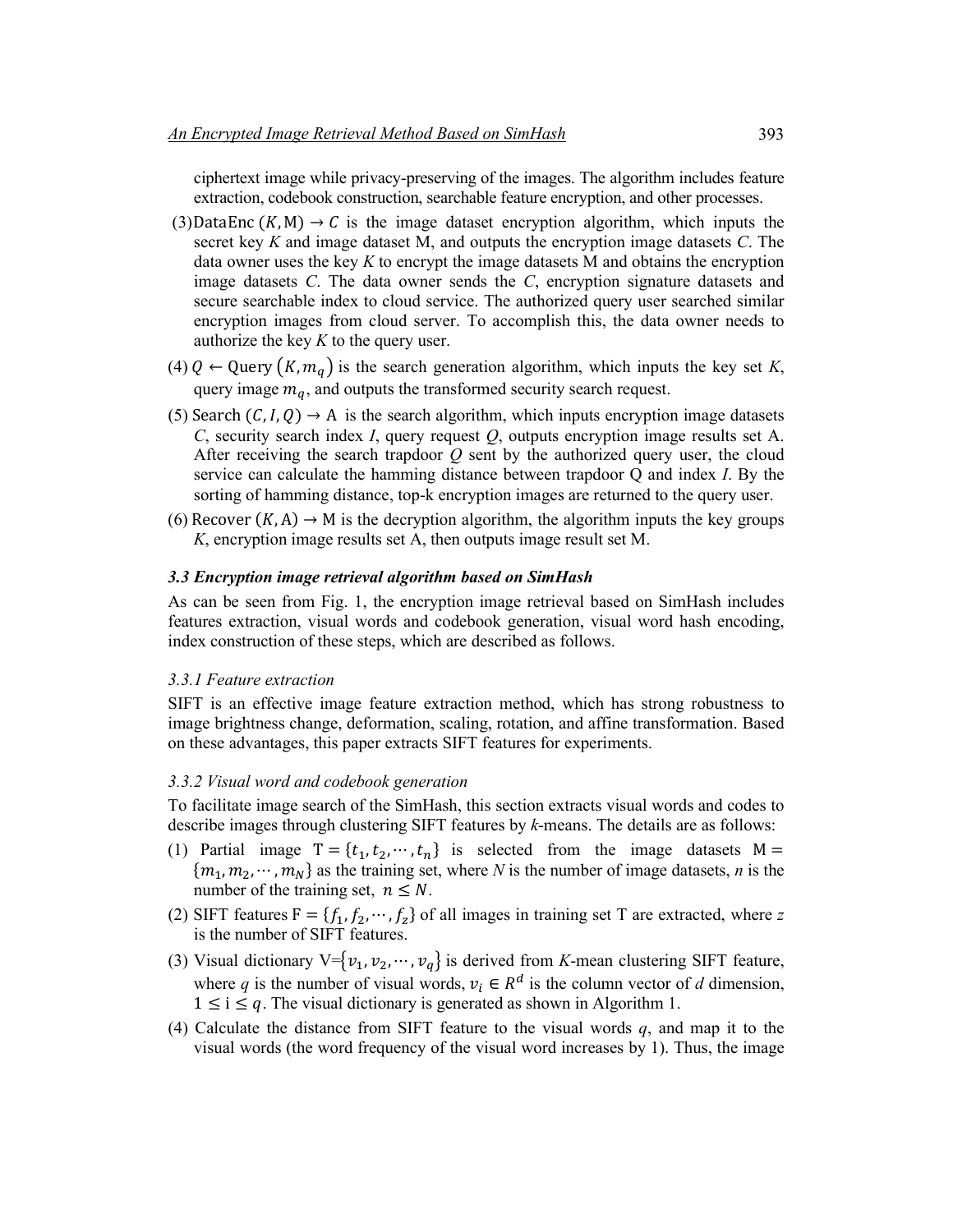can be represented by a *q*-dimension vector, and the BoW feature codebook is  $L =$  $\{l_1, l, \cdots, l_N\}.$ **Algorithm 1:** Visual dictionary generation algorithm

| Algoritum 1. Visual dictionaly generation algoritum                                                                                                                                                                                                                                                                                   |  |
|---------------------------------------------------------------------------------------------------------------------------------------------------------------------------------------------------------------------------------------------------------------------------------------------------------------------------------------|--|
| <b>Input:</b> Feature set $F$                                                                                                                                                                                                                                                                                                         |  |
| <b>Output:</b> Visual dictionary $V$                                                                                                                                                                                                                                                                                                  |  |
| <b>Step 1:</b> $q \in F$ SIFT features were randomly selected as the initial cluster center<br>$u_i$ , $1 \leq i \leq q$ .                                                                                                                                                                                                            |  |
| <b>Step 2:</b> SIFT features are allocated to any $u_i$ by the Euclidean distance, so all SIFT features form q clusters. Calculate the mean value of each cluster and take<br>the mean value as the new cluster center. Calculate the sum of error squares<br>of each cluster, and then get the sum of error squares of $q$ clusters. |  |
| Step 3: Repeat Step 2 until the total sum of squared errors is less than the threshold,<br>and the clustering center $u_i$ of q clusters is used as the visual dictionary V.                                                                                                                                                          |  |

#### *3.3.3 Hash coding of visual words*

In SimHash text retrieval method, feature words are mapped into signatures by the hash function, while in this paper, visual words generated by *k*-means clustering are hashed. The detailed description is as follows:

Calculate the locally sensitive hash code  $\mathcal{L}_i$  for each visual word  $v_i$ , where  $\mathcal{L}_i \in \{-1,1\}^k$ , and  $k$  is the total number of encoding bits.  $k$  *d*-dimension column vectors  $r_i$  are randomly generated from the Gaussian distribution, where  $r_i \in R^d$ ,  $1 \le j \le k$ , and each bit of  $\mathcal{L}_i$  is calculated by Eq. (1).

$$
\mathcal{L}_{ij} = \begin{cases} -1 & r_j^T \cdot v_i < 0 \\ 1 & \text{other} \end{cases} \tag{1}
$$

 $\mathcal{L}_{ij}$  is the *j*-th bit of  $\mathcal{L}_i$ ,  $1 \le j \le k$ .

#### *3.3.4 Searchable encryption feature algorithm based on SimHash*

The existing encryption retrieval method needs to extract features from the image datasets, construct the search index and encrypt the search index, and image matching by the encryption search index. In this paper, the searchable encryption feature is generated by Simhash visual words, and then the generated searchable encryption feature is used for similarity comparison.

The weight  $W_i$  of each code word in the image codebook is calculated by using  $TF - IDF_i$ (term frequency-inverse document frequency). Calculate as Eq. (2).

$$
W_i = TF \bullet IDF_i \tag{2}
$$

where  $1 \le i \le q$ ,  $TF_i$  is the word frequency of visual words  $v_i$  in the image  $m_i$ codebook, IDF<sub>i</sub> is the inverse document frequency of visual words  $v_i$  in the BoW codebook *L*, in Eq. (3).

$$
IDF_i = lg \frac{n}{n_i} \tag{3}
$$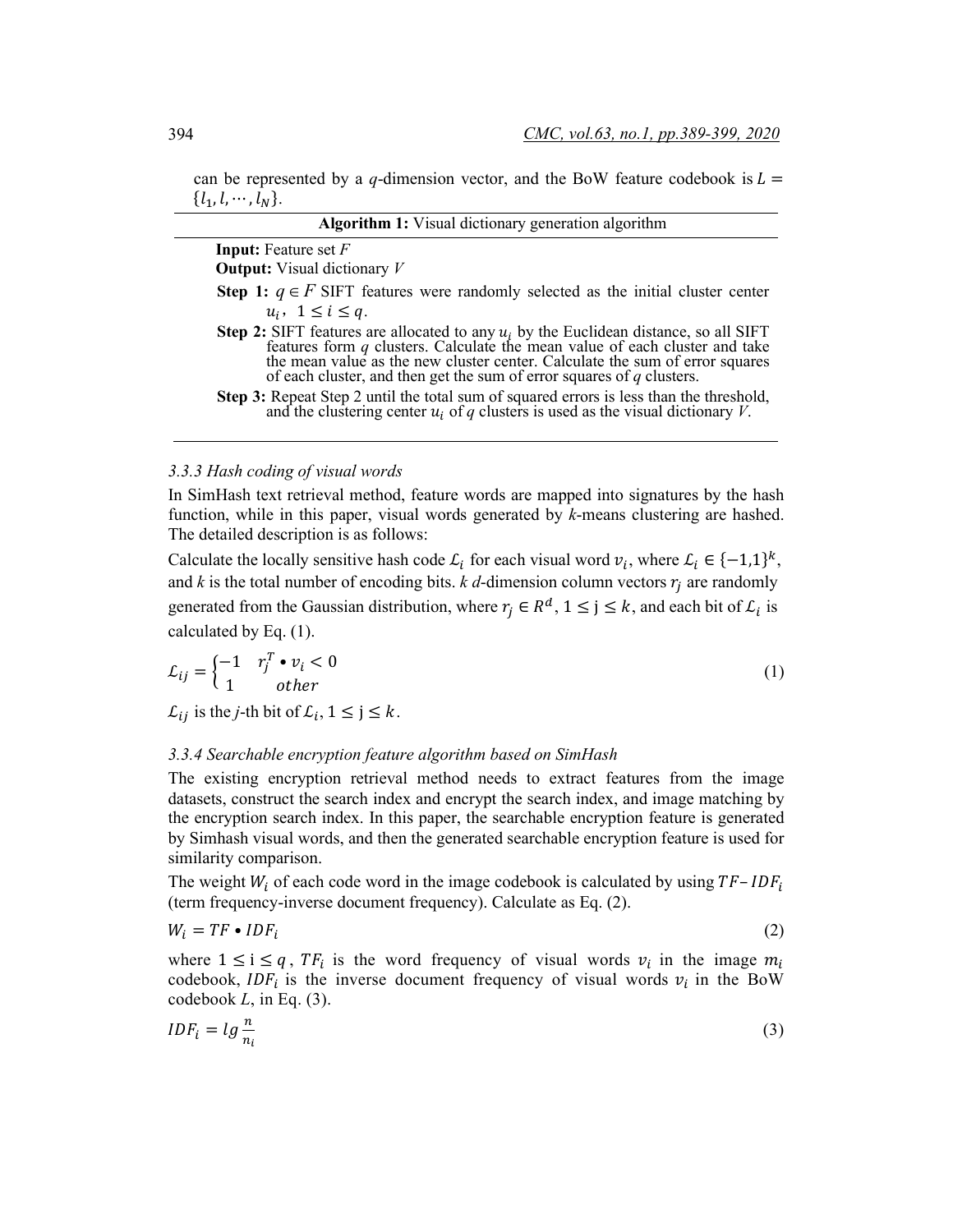where  $1 \le i \le q$ , n is the number of the training set,  $n_i$  is the number of images containing visual words  $v_i$ , and lg is the logarithm calculated at the base of 10.

The image local similar hash encoding method based on SimHash is implemented by Eq. (4).

$$
H(m_t, j) = sign(\sum_{i=1}^{q} L_{ij}W_i)
$$
\n<sup>(4)</sup>

where  $1 \le i \le N$ ,  $H(m_t, j)$  is the *j*-th bit of  $H(m_t)$ ,  $m_t$  is the *t*-th image in the datasets M. The sign function satisfies the following properties:

$$
sign(x) = \begin{cases} 0 & x < 0 \\ 1 & other \end{cases}
$$
 (5)

Hash encoding of the image is performed by Algorithm 2:

| Algorithm 2: Searchable Encryption Feature Algorithm Based on SimHash                                                                   |
|-----------------------------------------------------------------------------------------------------------------------------------------|
| <b>Input:</b> Locally sensitive hash code $\mathcal{L}_i$ for visual words $v_i$ , codebook L.                                          |
| <b>Output:</b> Hash code $H(m_t)$ of the image.                                                                                         |
| <b>Step 1:</b> The word frequency $TF_t$ of each visual word is calculated by the codebook $l_t$<br>of image, $1 \leq \bar{t} \leq q$ . |
| <b>Step 2:</b> Calculate the $IDF_t$ of each visual word in the image codebook L by Eq. (3).                                            |
| <b>Step 3:</b> Calculate the weight $W_t$ of each visual word in the image codebook L by Eq. (2).                                       |
| <b>Step 4:</b> Calculate each hash code $H(m_t, j)$ of the image $m_t$ in datasets by Eq. (4).                                          |
| <b>Step 5:</b> Repeat Step 4 until the hash code $H(m_t)$ for the image is $H(m_t)$ .                                                   |
|                                                                                                                                         |

## *3.3.5 Encryption image retrieval based on SimHash*

The encryption feature generated by SimHash is binary vector, so hamming distance between the query image and all the images in the dataset is calculated. The smaller the hamming distance, the similar the image.

## **4 Experimental results and analysis**

In this section, we demonstrate the experimental results of the proposed method on two public datasets and compare it with two state-of-the-art encryption image retrieval. The experiments are conducted with Acer's E1-571G notebook computer, Windows 10, Intel(R)Core(TM)i5-Intel 3230 M CPU @2.60 GHz, 12 G RAM, MatlabR2014a. The image data set used in the experiment is the Corel 1000 datasets and the Corel10k datasets, including 10 classes of images and 100 classes of images respectively, and each class has 100 similar images.

## *4.1 Retrieval accuracy*

In order to evaluate the search precision of our method, precision was adopted as the performance measurement. The precision is defined as  $R = N/N$ , where N represents the number of images in the datastes that are similar to the query image, and *Ň* denotes the number of similar images in the first *N* images of the search results.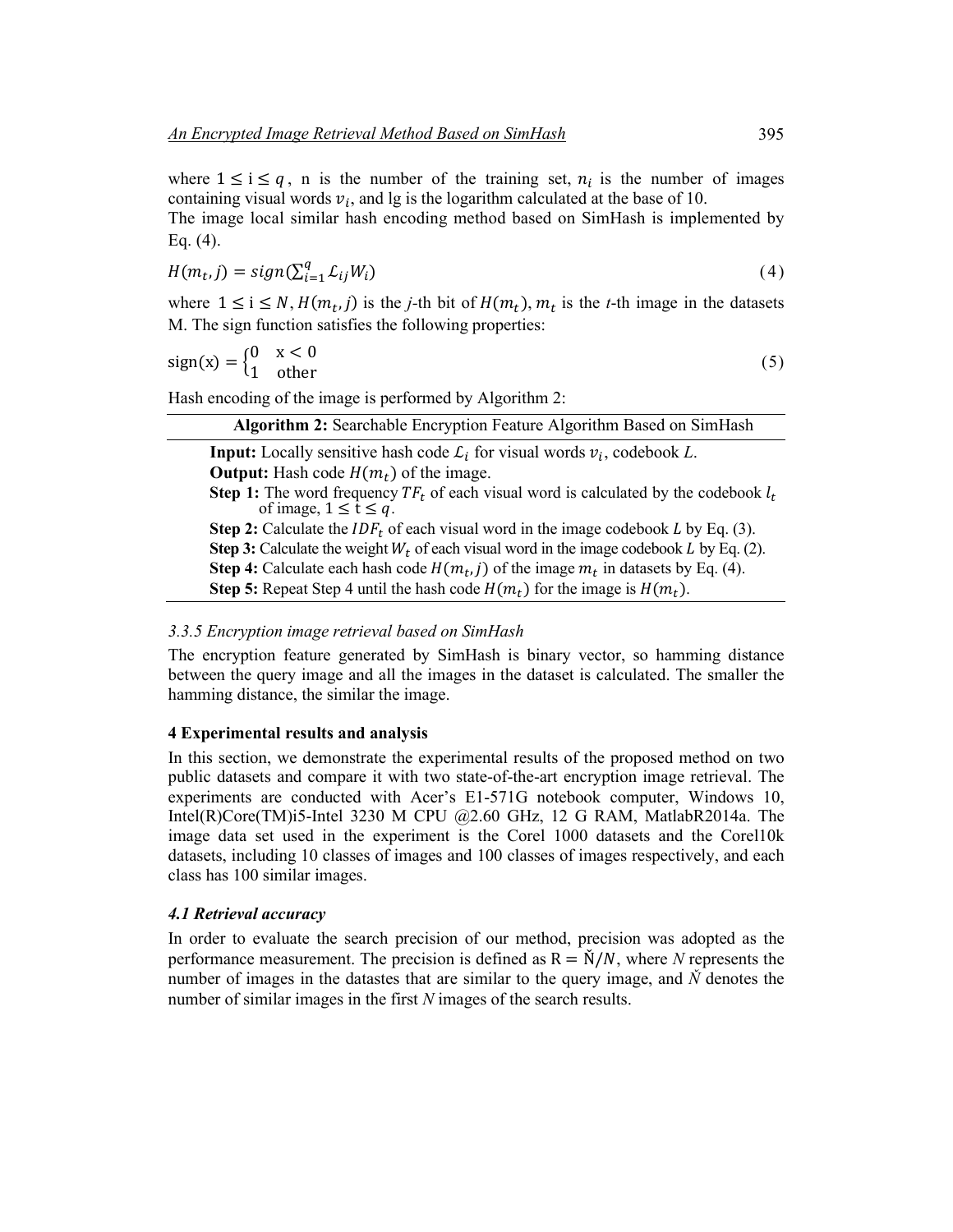

**Figure 3:** Comparison of the average retrieval precision with [Xia] on Corel10k

The retrieval precision of Corel10k datasets is shown in Fig. 3. ENC\_Our represents our method, and EHD\_Xia and CLD\_Xia denote the method [Xia, Xiong, Vasilakos et al. (2017)]. It can be seen that our method is feasible and effective, and the retrieval precision increases 43.28% in top-20.



**Figure 4:** Comparison of the average retrieval precision with [Xia] on Corel1000

The retrieval precision of Corel 1000 datasets is shown in Fig. 4. ENC Our represents our method, and with pre-filter tables and without pre-filter tables denote the method [Xia, Zhu, Sun et al. (2018)]. It can be seen that the retrieval precision of the encryption image retrieval method proposed in this paper increases to 61.27% in top-10.

## *4.2 Search efficiency*

Retrieval efficiency and system storage consumption are also important evaluation indicators for measuring a retrieval system. Based on this, this paper conducts experiments on retrieval time consumption and index storage consumption.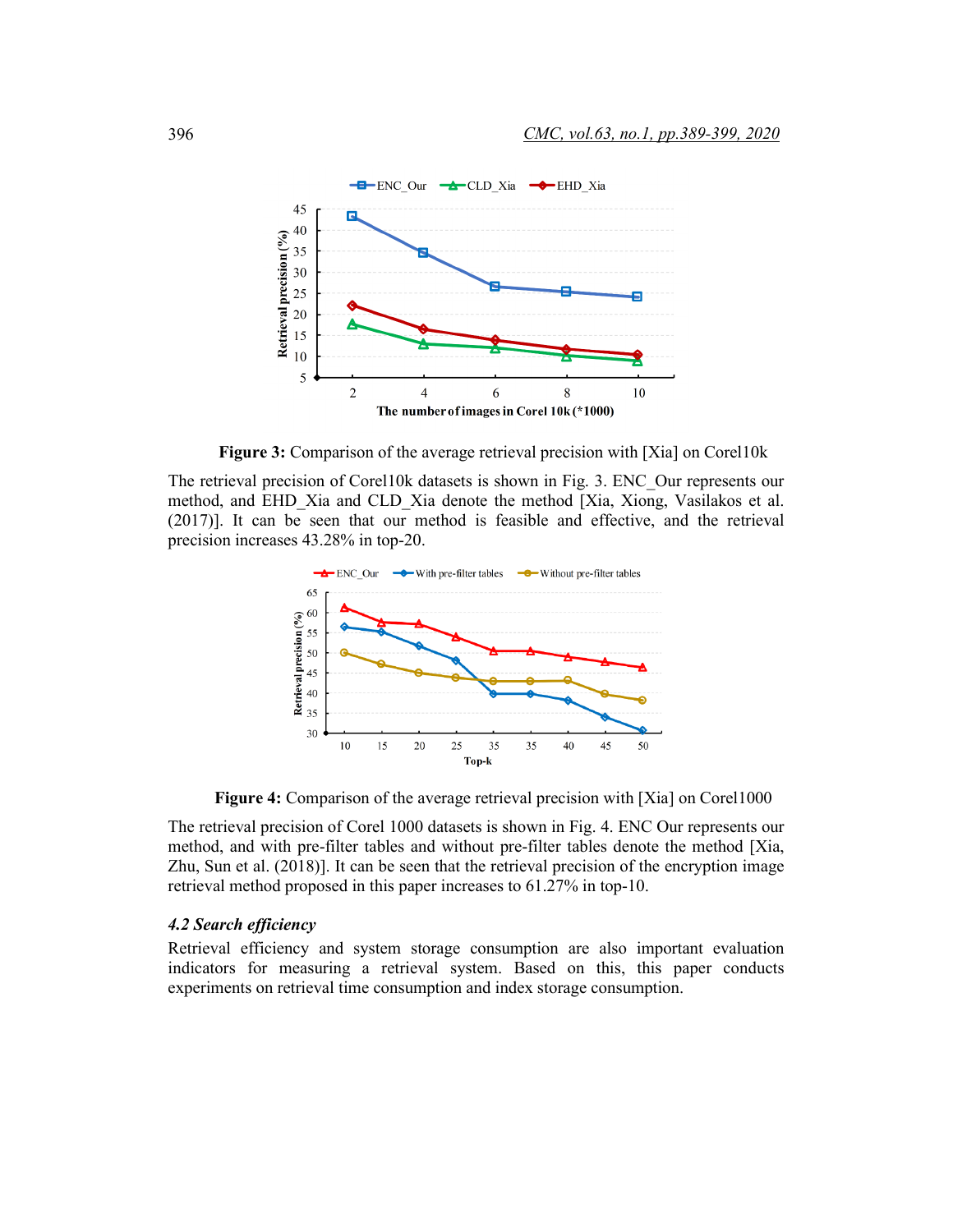## *4.2.1 Time consumption of the search*

The CBIR service is performed by the cloud server, which needs to calculate the hamming distance between the image datasets and the query image, and return the most similar  $\overline{k}$  images to the authorized query user. Therefore, the time complexity of the SimHash-based encryption image retrieval scheme is  $O(n)$ . In Tab. 1, the retrieval time of our method is almost linear. Compared with the retrieval time of hashed pre-filtered table by Xia as an index, our method consumes less retrieval time when the datasets exceed 8k, which is more advantageous for large scale image datasets and retrieval time.

| Method  | 2k    | 4k    | 6k    | 8k    | 10k   |
|---------|-------|-------|-------|-------|-------|
| CLD Xia | 3.32  | 5.73  | 8.26  | 11.17 | 14.14 |
| EHD Xia | 3.73  | 6.70  | 10.22 | 14.86 | 16.79 |
| ENC Our | 10.24 | 13.33 | 14.39 | 15.08 | 15.97 |

**Table 1:** Comparison of the retrieval time consumption with [Xia]

## *4.2.2 Storage consumption of the index*

In Tab. 2, the encryption feature of SimHash used in this paper and the storage cost of building indexes in Xia et al. [Xia, Xiong, Vasilakos et al. (2017)]. In our method, only one corresponding SimHash fingerprint is generated for each image. Through comparison, it is found that the index of [Xia, Xiong, Vasilakos et al. (2017)] scheme requires more storage space.

**Table 2:** Comparison of the index storage consumption with [Xia] on Corel 10k

| Method  | 2k     | 4k                 | 6k        | 8k        | 10k     |
|---------|--------|--------------------|-----------|-----------|---------|
| CLD Xia | 712 kb | 1410 kb            | $2110$ kb | $2810$ kb | 3520 kb |
| EHD Xia | 332 kb | 667 kb             | 999 kh    | 1300 kb   | 1630 kb |
| ENC Our | 1.8 kb | $2.74 \mathrm{kb}$ | 3.54 kb   | 4.36 kb   | 5.21 kb |

It is shown in Fig. 3 that the encryption features of SimHash used in this paper and the storage overhead of using pre-filtered tables as indexes in Xia et al. [Xia, Zhu, Sun et al. (2018)]. By comparison, we can see that the storage consumption in this paper is far lower than that in the method [Xia, Zhu, Sun et al. (2018)], and the storage consumption in this paper can be negligible.

**Table 3:** Comparison of the index storage consumption with [Xia] on Corel 1000.

| Method   | 200       | 400       | 600       | 800       | 1000    |
|----------|-----------|-----------|-----------|-----------|---------|
| SIFT Xia | 356 kb    | 714 kb    | 1072 kb   | 1431 kb   | 1789 kb |
| ENC Our  | $0.48$ kb | $0.62$ kb | $0.73$ kb | $0.87$ kb | ` kb    |

## **5 Conclusion**

By the existing encryption retrieval technology, this paper proposes an encryption image retrieval scheme based on SimHash to improve the retrieval accuracy and optimize the system performance. Specifically, visual words and image vectors are generated by BoW model, and then the visual words are hashed to generate the searchable encryption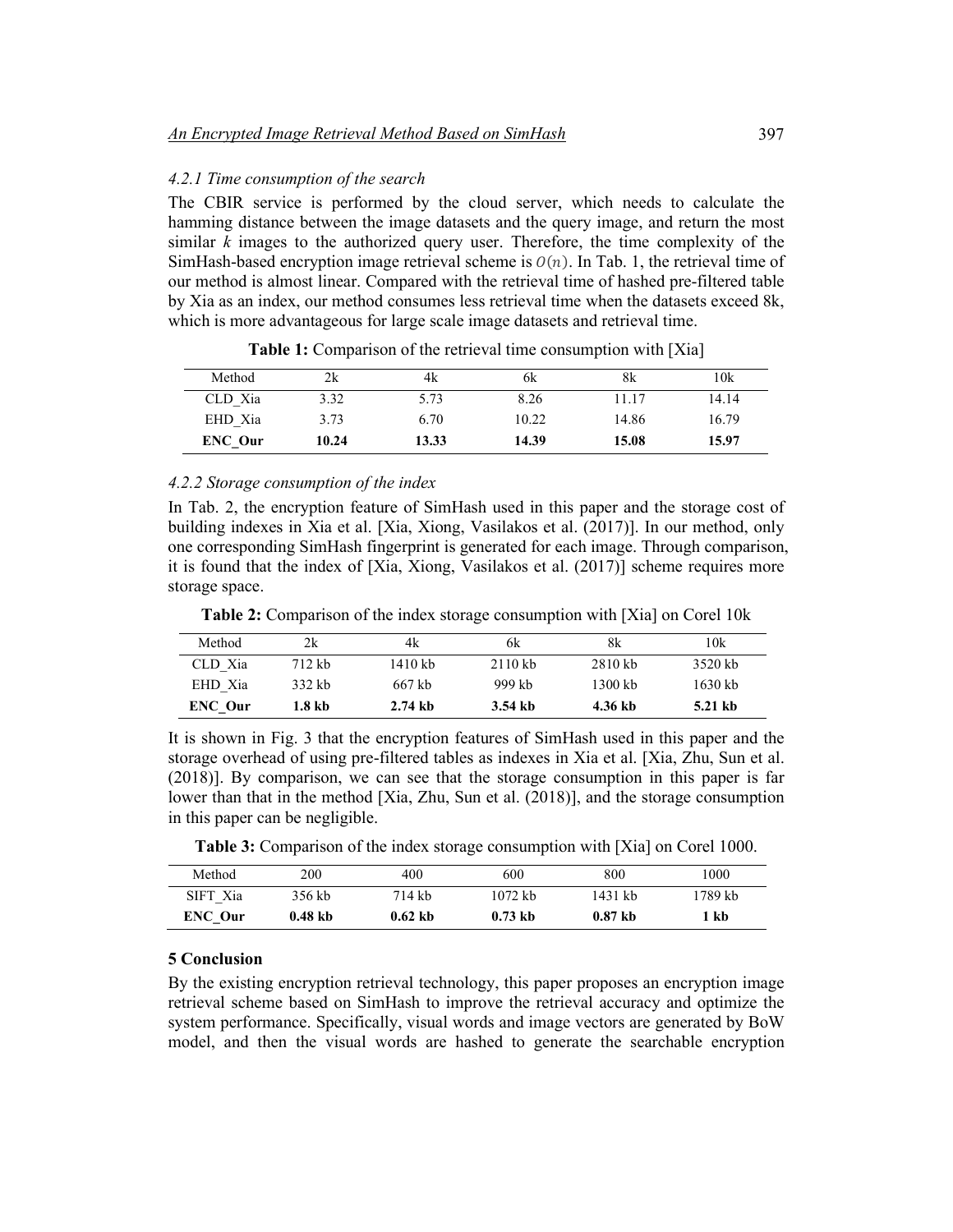features by using SimHash. Finally, the image similarity is retrieved through searchable encryption features. And we proved that our method not only can improve the retrieval accuracy but also greatly reduce the memory cost of index construction than the state-ofthe-art methods by a large number of experiments on public datasets. However, the retrieval time of the method in this paper is relatively large. Therefore, in the future work, we will further explore to optimize the retrieval efficiency.

**Acknowledgment:** This work is supported by the National Natural Science Foundation of China (No. 61772561), the Key Research & Development Plan of Hunan Province (No.2018NK2012), the Science Research Projects of Hunan Provincial Education Department (Nos. 18A174, 18C0262), the Science & Technology Innovation Platform and Talent Plan of Hunan Province (2017TP1022), and this work is implemented at the 2011 Collaborative Innovation Center for Development and Utilization of Finance and Economics Big Data Property, Universities of Hunan Province, Open project (No. 20181901CRP04).

**Conflicts of Interest:** The authors declare that they have no conflicts of interest to report regarding the present study.

#### **References**

**Bellafqira, R.; Coatrieux, G.; Bouslimi, D.; Quellec, G.** (2015): Content-based image retrieval in homomorphic encryption domain. *Annual International Conference of the IEEE Engineering in Medicine and Biology Society*, pp. 2944-2947.

**Bellafqira, R.; Coatrieux, G.; Bouslimi, D.; Quellec, G.** (2016): An end to end secure CBIR over encrypted medical database. *Engineering in Medicine & Biology Society*, pp. 2537-2540.

**Buyrukbilen, S.; Bakiras, S.** (2014): Secure similar document detection with simhash. *Processdings of the 10th Very Larger Data Bases Workshop*, pp. 61-75.

**Ferreira, B.; Rodrigues, J.; Leitao, J.; Domingos, H.** (2014): Practical privacypreserving content-based retrieval in cloud image repositories. *IEEE Transactions on Cloud Computing*, vol. 13, no. 9, pp. 1-14.

**Hsu, C. Y.; Lu, C. S.; Pei, S. C.** (2012): Image feature extraction in encrypted domain with privacy-preserving SIFT. *IEEE Transactions on Image Processing*, vol. 21, no. 11, pp. 4593-4607.

**Li, H.; Qin, J. H.; Xiang, X. Y.; Pan, L. L.; Ma, W. T. et al.** (2018): An efficient image matching algorithm based on adaptive threshold and RANSAC. *IEEE Access*, vol. 6, no. 1, pp. 66963-66971.

**Liu, D. D.; Shen, J.; Xia, Z. H.; Sun, X. M.** (2017): A content-based image retrieval scheme using an encrypted difference histogram in cloud computing. *Information*, vol. 8, no. 3, pp. 96.

**Liu, X. W.; Wang, L.; Zhang, J.; Yin, J. P.; Liu, H.** (2017): Global and local structure preservation for feature selection. *IEEE Transactions on Neural Networks and Learning Systems*, vol. 25, no. 6, pp. 1083-1095.